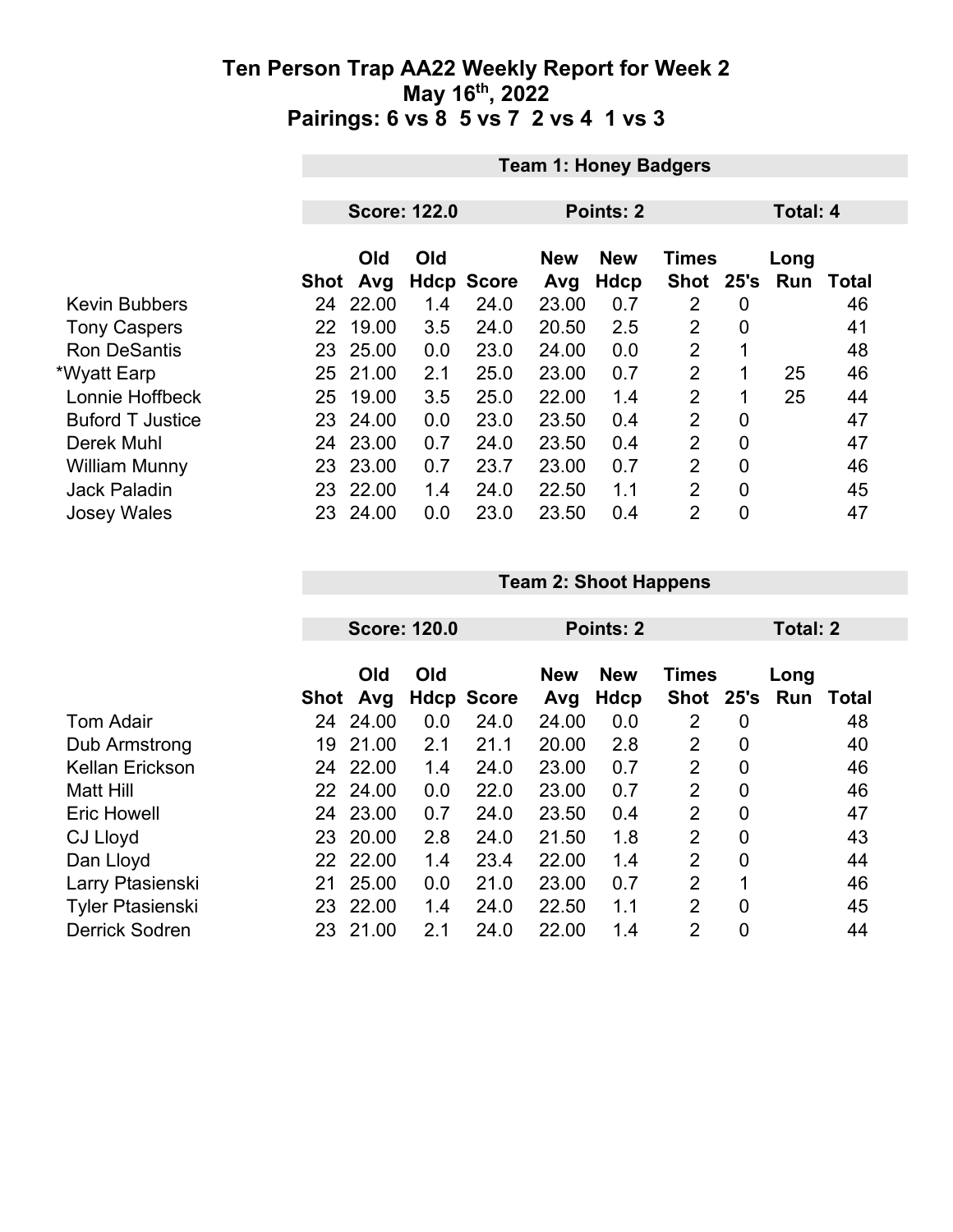|                     | <b>Team 3: Dust Bunnies</b> |                     |     |                           |              |                    |                |                 |      |             |
|---------------------|-----------------------------|---------------------|-----|---------------------------|--------------|--------------------|----------------|-----------------|------|-------------|
|                     |                             | <b>Score: 120.4</b> |     |                           |              | Points: 0          |                | <b>Total: 2</b> |      |             |
|                     |                             | Old                 | Old |                           | <b>New</b>   | <b>New</b>         | <b>Times</b>   |                 | Long |             |
| Jeff Beckman        | <b>Shot</b><br>24           | Avg<br>22.00        | 1.4 | <b>Hdcp Score</b><br>24.0 | Avg<br>23.00 | <b>Hdcp</b><br>0.7 | Shot 25's<br>2 | $\overline{0}$  | Run  | Total<br>46 |
| <b>Ted Brausen</b>  | 22                          | 18.00               | 4.2 | 24.0                      | 20.00        | 2.8                | $\overline{2}$ | $\overline{0}$  |      | 40          |
| Nick Finberg        |                             | 22 22.00            | 1.4 | 23.4                      | 22.00        | 1.4                | $\overline{2}$ | $\overline{0}$  |      | 44          |
| <b>Tom Gallion</b>  | 21                          | 24.00               | 0.0 | 21.0                      | 22.50        | 1.1                | $\overline{2}$ | $\overline{0}$  |      | 45          |
| Dave Isakson        | 21                          | 22.00               | 1.4 | 22.4                      | 21.50        | 1.8                | $\overline{2}$ | $\overline{0}$  |      | 43          |
| <b>Austin Lux</b>   | 19                          | 21.00               | 2.1 | 21.1                      | 20.00        | 2.8                | $\overline{2}$ | $\mathbf 0$     |      | 40          |
| Craig Lux           |                             | 23 25.00            | 0.0 | 23.0                      | 24.00        | 0.0                | $\overline{2}$ | 1               |      | 48          |
| <b>Jake Mickley</b> |                             | 22 21.00            | 2.1 | 24.0                      | 21.50        | 1.8                | $\overline{2}$ | $\overline{0}$  |      | 43          |
| *Shawnone Mickley   | 20                          | 24.00               | 0.0 | 20.0                      | 22.00        | 1.4                | $\overline{2}$ | $\overline{0}$  |      | 44          |
| Nate Vojtech        | 25                          | 23.00               | 0.7 | 25.0                      | 24.00        | 0.0                | $\overline{2}$ | 1               | 25   | 48          |

|                     |           |            | <b>Score: 119.7</b> |                   | Points: 0         |                           |                             |                | Total: 0    |       |  |
|---------------------|-----------|------------|---------------------|-------------------|-------------------|---------------------------|-----------------------------|----------------|-------------|-------|--|
|                     | Shot      | Old<br>Avg | Old                 | <b>Hdcp Score</b> | <b>New</b><br>Avg | <b>New</b><br><b>Hdcp</b> | <b>Times</b><br><b>Shot</b> | 25's           | Long<br>Run | Total |  |
| <b>Ron Bloom</b>    | 23        | 23.00      | 0.7                 | 23.7              | 23.00             | 0.7                       | 2                           | 0              |             | 46    |  |
| John Christanson    | 24        | 21.00      | 2.1                 | 24.0              | 22.50             | 1.1                       | 2                           | 0              |             | 45    |  |
| Jim Dahlin          | 16        | 18.00      | 4.2                 | 20.2              | 17.00             | 4.9                       | 2                           | 0              |             | 34    |  |
| Craig Eckhoff       |           |            |                     |                   |                   |                           | $\overline{0}$              | 0              |             | 0     |  |
| *Doug Eckhoff       | <b>22</b> | 20.00      | 2.8                 | 24.0              | 21.00             | 2.1                       | 2                           | $\overline{0}$ |             | 42    |  |
| <b>Steve Meyers</b> | 24        | 20.00      | 2.8                 | 24.0              | 22.00             | 1.4                       | $\overline{2}$              | $\overline{0}$ |             | 44    |  |
| <b>Jake Olson</b>   | 24        | 24.00      | 0.0                 | 24.0              | 24.00             | 0.0                       | $\overline{2}$              | $\overline{0}$ |             | 48    |  |
| <b>Karl Olson</b>   | 16        | 18.00      | 4.2                 | 20.2              | 17.00             | 4.9                       | $\overline{2}$              | 0              |             | 34    |  |
| <b>Scot Poehler</b> | 20        | 22.00      | 1.4                 | 21.4              | 21.00             | 2.1                       | 2                           | $\overline{0}$ |             | 42    |  |

**Team 4: PVA**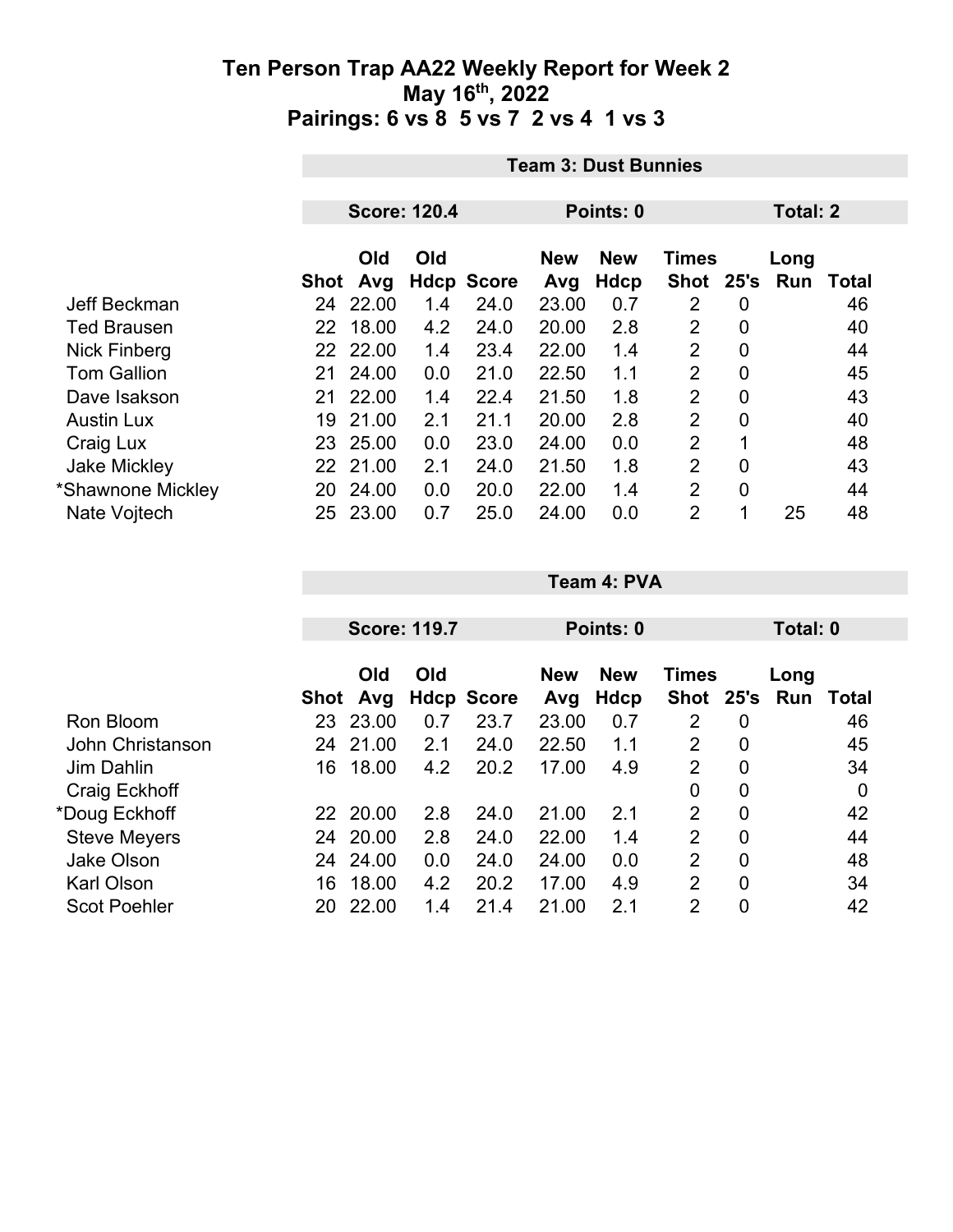|                       | <b>Team 5: Moose Knuckles</b> |                     |             |              |                   |                    |                           |                |                 |       |  |
|-----------------------|-------------------------------|---------------------|-------------|--------------|-------------------|--------------------|---------------------------|----------------|-----------------|-------|--|
|                       |                               |                     |             |              |                   |                    |                           |                |                 |       |  |
|                       |                               | <b>Score: 122.0</b> |             |              | Points: 2         |                    |                           |                | <b>Total: 4</b> |       |  |
|                       | Shot                          | Old<br>Avg          | Old<br>Hdcp | <b>Score</b> | <b>New</b><br>Avg | <b>New</b><br>Hdcp | <b>Times</b><br>Shot 25's |                | Long<br>Run     | Total |  |
| Jon Danielson         | 24                            | 20.00               | 2.8         | 24.0         | 22.00             | 1.4                | 2                         | 0              |                 | 44    |  |
| <b>Jessie Edwards</b> | 25                            | 24.00               | 0.0         | 25.0         | 24.50             | 0.0                | $\overline{2}$            |                | 25              | 49    |  |
| *Scott Gierdal        | 24                            | 19.00               | 3.5         | 24.0         | 21.50             | 1.8                | $\overline{2}$            | $\overline{0}$ |                 | 43    |  |
| Matt Jensen           |                               |                     |             |              |                   |                    | $\mathbf 0$               | $\overline{0}$ |                 | 0     |  |
| Kris Johnson          |                               | 25 24.00            | 0.0         | 25.0         | 24.50             | 0.0                | $\overline{2}$            | 1              | 25              | 49    |  |
| Max Johnson           |                               |                     |             |              |                   |                    | $\mathbf 0$               | 0              |                 | 0     |  |
| Scott Johnson         |                               | 24 24.00            | 0.0         | 24.0         | 24.00             | 0.0                | 2                         | $\overline{0}$ |                 | 48    |  |
| <b>Taylor LaHaise</b> | 16                            | 21.00               | 2.1         | 18.1         | 18.50             | 3.9                | $\overline{2}$            | $\overline{0}$ |                 | 37    |  |
| Dan Robel             | 22                            | 17.00               | 4.9         | 24.0         | 19.50             | 3.2                | $\overline{2}$            | $\overline{0}$ |                 | 39    |  |
| Pete Theopald         | 18                            | 24.00               | 0.0         | 18.0         | 21.00             | 2.1                | $\overline{2}$            | $\overline{0}$ |                 | 42    |  |

|                       | <b>Score: 119.7</b> |                 |     |                   |                   |                    |                           |                |             |       |  |
|-----------------------|---------------------|-----------------|-----|-------------------|-------------------|--------------------|---------------------------|----------------|-------------|-------|--|
|                       |                     |                 |     |                   | Points: 0         |                    |                           |                | Total: 0    |       |  |
|                       |                     | Old<br>Shot Avg | Old | <b>Hdcp Score</b> | <b>New</b><br>Avg | <b>New</b><br>Hdcp | <b>Times</b><br>Shot 25's |                | Long<br>Run | Total |  |
| <b>BJ BJ</b>          | 25                  | 24.00           | 0.0 | 25.0              | 24.50             | 0.0                | 2                         |                | 25          | 49    |  |
| Greg Greg             | 19                  | 24.00           | 0.0 | 19.0              | 21.50             | 1.8                | 2                         | 0              |             | 43    |  |
| Gayle Gruber          | 20                  | 20.00           | 2.8 | 22.8              | 20.00             | 2.8                | 2                         | 0              |             | 40    |  |
| <b>Kevin Lockwood</b> | 19                  | 20.00           | 2.8 | 21.8              | 19.50             | 3.2                | 2                         | $\overline{0}$ |             | 39    |  |
| <b>Mick Mick</b>      | 21                  | 17.00           | 4.9 | 24.0              | 19.00             | 3.5                | 2                         | $\overline{0}$ |             | 38    |  |
| Dan Moon              | 23                  | 23.00           | 0.7 | 23.7              | 23.00             | 0.7                | 2                         | $\overline{0}$ |             | 46    |  |
| Jeff Myrmel           | 24                  | 18.00           | 4.2 | 24.0              | 21.00             | 2.1                | 2                         | $\overline{0}$ |             | 42    |  |
| *Jon P                | 23                  | 24.00           | 0.0 | 23.0              | 23.50             | 0.4                | 2                         | 0              |             | 47    |  |

**Team 6: Hooze 4x4**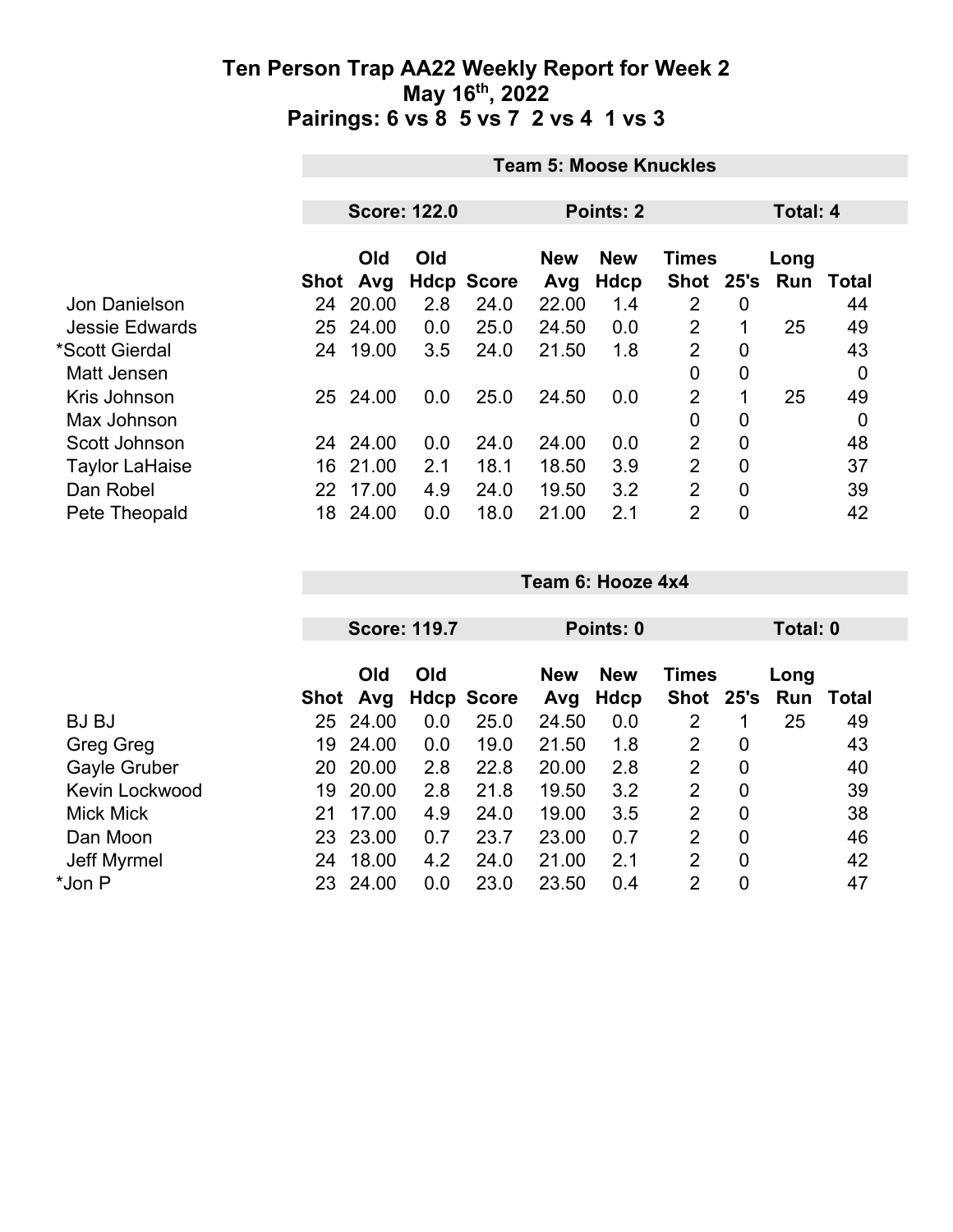|                       |                     |          |     |                   | <b>Team 7: Gunners</b> |            |                 |                |      |       |  |  |
|-----------------------|---------------------|----------|-----|-------------------|------------------------|------------|-----------------|----------------|------|-------|--|--|
|                       |                     |          |     |                   |                        |            |                 |                |      |       |  |  |
|                       | <b>Score: 121.0</b> |          |     |                   | Points: 0              |            | <b>Total: 2</b> |                |      |       |  |  |
|                       |                     | Old      | Old |                   | <b>New</b>             | <b>New</b> | <b>Times</b>    |                | Long |       |  |  |
|                       | Shot                | Avg      |     | <b>Hdcp Score</b> | Avg                    | Hdcp       | <b>Shot</b>     | 25's           | Run  | Total |  |  |
| Chas Chas             | 23                  | 21.00    | 2.1 | 24.0              | 22.00                  | 1.4        | 2               | 0              |      | 44    |  |  |
| <b>Eric Fust</b>      | 21                  | 22.00    | 1.4 | 22.4              | 21.50                  | 1.8        | $\overline{2}$  | 0              |      | 43    |  |  |
| Jon Gruhlke           | 16                  | 19.00    | 3.5 | 19.5              | 17.50                  | 4.6        | $\overline{2}$  | 0              |      | 35    |  |  |
| *Josh Hogoboom        | 24                  | 24.00    | 0.0 | 24.0              | 24.00                  | 0.0        | 2               | 0              |      | 48    |  |  |
| <b>Chris Moore</b>    |                     | 25 25.00 | 0.0 | 25.0              | 25.00                  | 0.0        | $\overline{2}$  | $\overline{2}$ | 50   | 50    |  |  |
| <b>Dean Riveness</b>  | 24                  | 25.00    | 0.0 | 24.0              | 24.50                  | 0.0        | 2               | 1              |      | 49    |  |  |
| <b>Brian Simonson</b> | 24                  | 24.00    | 0.0 | 24.0              | 24.00                  | 0.0        | 2               | 0              |      | 48    |  |  |
| <b>Tom Stutelberg</b> | 20                  | 15.00    | 6.3 | 24.0              | 17.50                  | 4.6        | $\overline{2}$  | 0              |      | 35    |  |  |
| <b>Scott Wallick</b>  | 21                  | 23.00    | 0.7 | 21.7              | 22.00                  | 1.4        | $\overline{2}$  | 0              |      | 44    |  |  |

|                                                                | Team 8: League average |          |
|----------------------------------------------------------------|------------------------|----------|
|                                                                |                        |          |
| <b>Score: 120.7</b>                                            | Points: 2              | Total: 2 |
| Old<br>Old<br>Shot Avg Hdcp Score Avg Hdcp Shot 25's Run Total | New New<br>Times       | Long     |

| Super Shooters: Wyatt Earp |                       | 25 |
|----------------------------|-----------------------|----|
|                            | Lonnie Hoffbeck       | 25 |
|                            | Nate Vojtech          | 25 |
|                            | <b>Jessie Edwards</b> | 25 |
|                            | Kris Johnson          | 25 |
|                            | <b>BJ BJ</b>          | 25 |
|                            | <b>Chris Moore</b>    | 50 |
|                            |                       |    |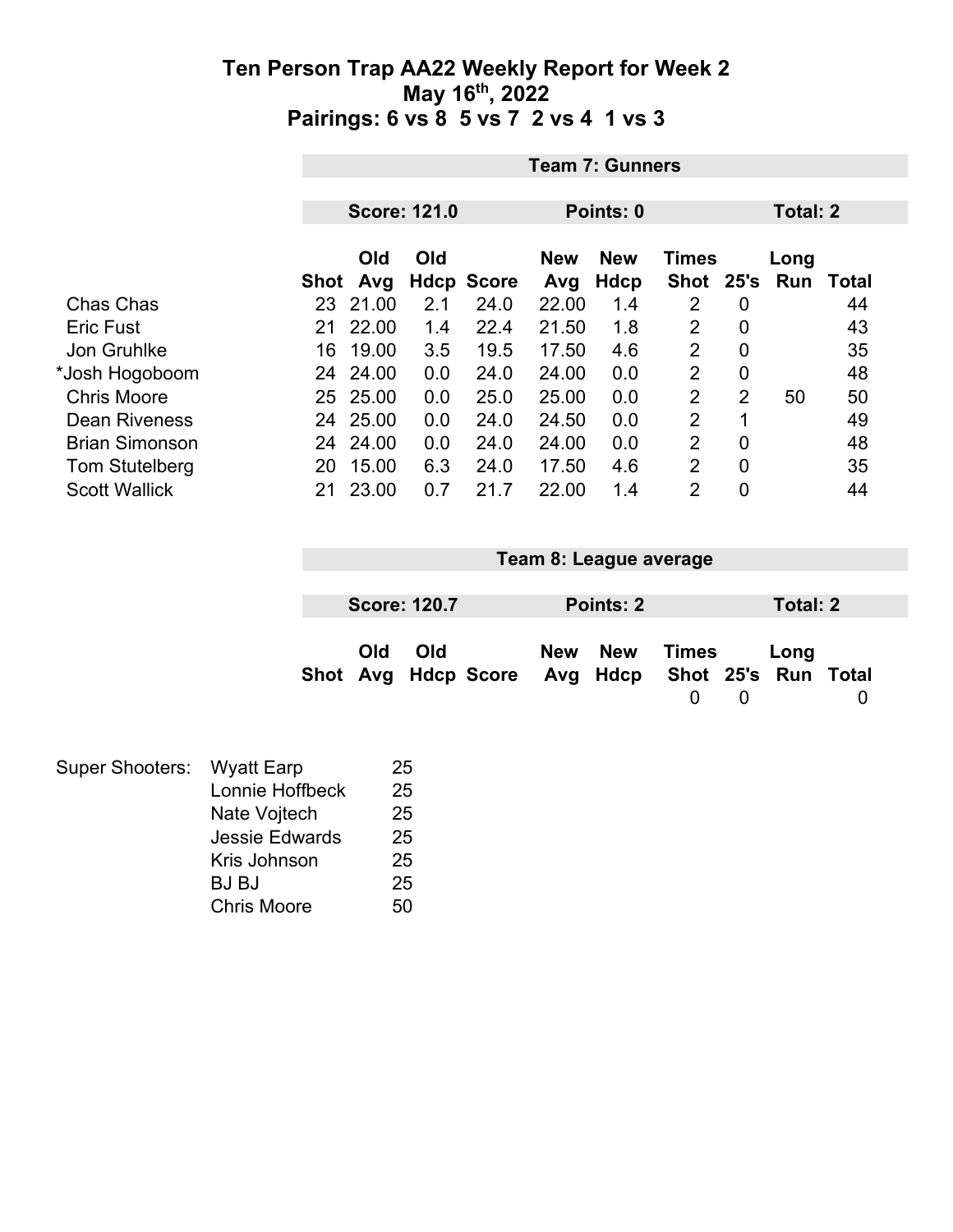## **Ten Person Trap AA22 Team Standings through week 2**

| Team 5 | <b>Moose Knuckles</b> | 4.0 |
|--------|-----------------------|-----|
| Team 1 | <b>Honey Badgers</b>  | 4.0 |
| Team 8 | League average        | 2.0 |
| Team 7 | <b>Gunners</b>        | 2.0 |
| Team 3 | <b>Dust Bunnies</b>   | 2.0 |
| Team 2 | <b>Shoot Happens</b>  | 2.0 |
| Team 6 | Hooze 4x4             | 0.0 |
| Team 4 | <b>PVA</b>            | 0.0 |
|        |                       |     |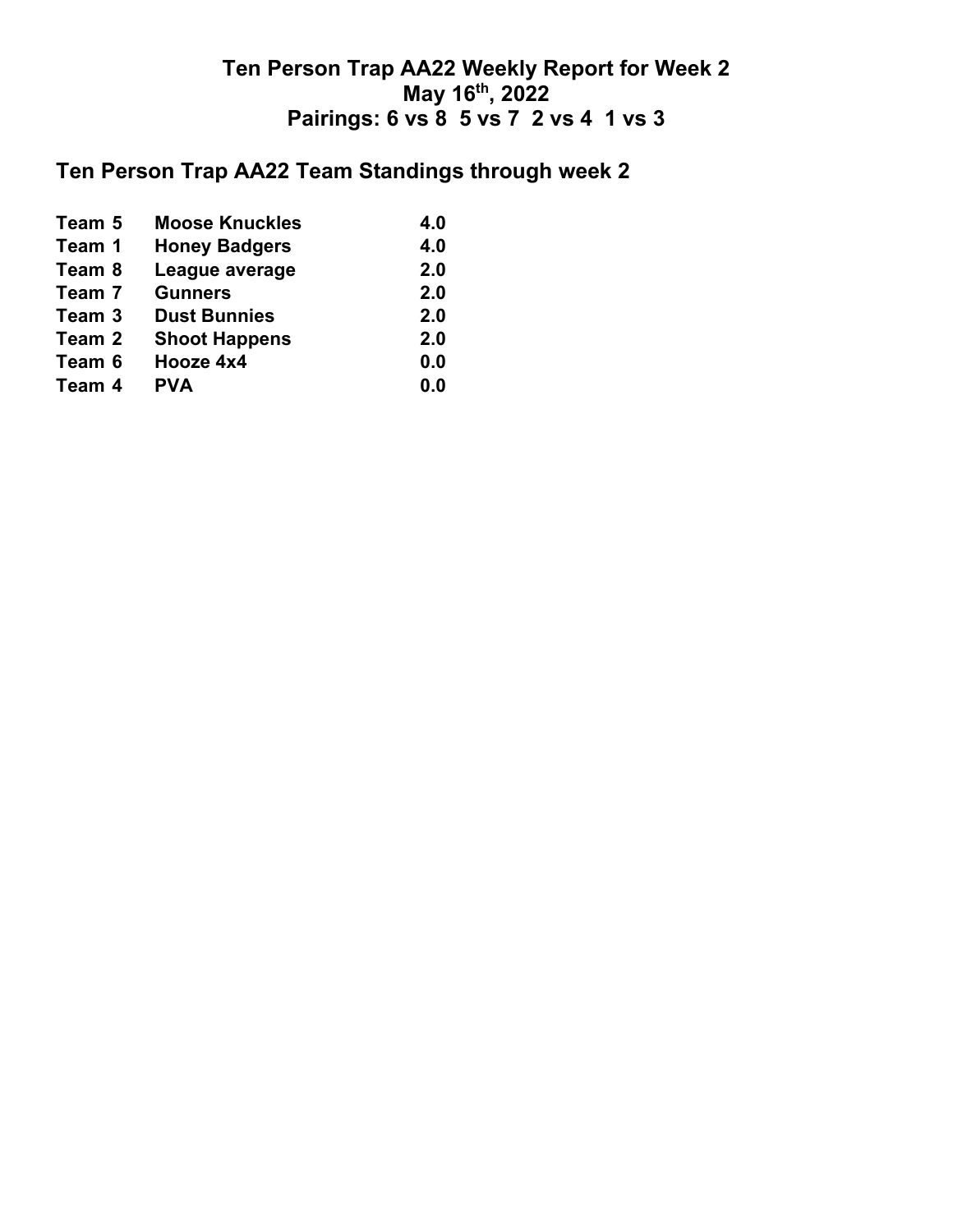# **Ten Person Trap AA22 Total Target Leaders Through Week 2**

| Shooter                 | Total | Avg   |                | <b>Rounds Straights Team</b> |                       |
|-------------------------|-------|-------|----------------|------------------------------|-----------------------|
| <b>Chris Moore</b>      | 50    | 25.00 | 2              | $\overline{2}$               | <b>Gunners</b>        |
| <b>BJ BJ</b>            | 49    | 24.50 | $\overline{2}$ | 1                            | Hooze 4x4             |
| <b>Jessie Edwards</b>   | 49    | 24.50 | $\overline{2}$ | 1                            | Moose Knuckles        |
| <b>Dean Riveness</b>    | 49    | 24.50 | $\overline{2}$ | 1                            | <b>Gunners</b>        |
| Kris Johnson            | 49    | 24.50 | $\overline{2}$ | 1                            | <b>Moose Knuckles</b> |
| Nate Vojtech            | 48    | 24.00 | $\overline{2}$ | 1                            | <b>Dust Bunnies</b>   |
| Scott Johnson           | 48    | 24.00 | $\overline{2}$ | 0                            | <b>Moose Knuckles</b> |
| <b>Ron DeSantis</b>     | 48    | 24.00 | $\overline{2}$ | 1                            | <b>Honey Badgers</b>  |
| <b>Brian Simonson</b>   | 48    | 24.00 | $\overline{2}$ | 0                            | <b>Gunners</b>        |
| Josh Hogoboom           | 48    | 24.00 | $\overline{2}$ | 0                            | <b>Gunners</b>        |
| <b>Tom Adair</b>        | 48    | 24.00 | $\overline{2}$ | 0                            | <b>Shoot Happens</b>  |
| <b>Jake Olson</b>       | 48    | 24.00 | $\overline{2}$ | 0                            | <b>PVA</b>            |
| Craig Lux               | 48    | 24.00 | $\overline{2}$ | $\mathbf 1$                  | <b>Dust Bunnies</b>   |
| Jon P                   | 47    | 23.50 | $\overline{2}$ | 0                            | Hooze 4x4             |
| Derek Muhl              | 47    | 23.50 | $\overline{2}$ | 0                            | <b>Honey Badgers</b>  |
| <b>Josey Wales</b>      | 47    | 23.50 | $\overline{2}$ | 0                            | <b>Honey Badgers</b>  |
| <b>Eric Howell</b>      | 47    | 23.50 | $\overline{2}$ | 0                            | <b>Shoot Happens</b>  |
| <b>Buford T Justice</b> | 47    | 23.50 | $\overline{2}$ | 0                            | <b>Honey Badgers</b>  |
| Ron Bloom               | 46    | 23.00 | $\overline{2}$ | 0                            | <b>PVA</b>            |
| <b>Kevin Bubbers</b>    | 46    | 23.00 | $\overline{2}$ | 0                            | <b>Honey Badgers</b>  |
| Jeff Beckman            | 46    | 23.00 | $\overline{2}$ | 0                            | <b>Dust Bunnies</b>   |
| <b>Wyatt Earp</b>       | 46    | 23.00 | $\overline{2}$ | 1                            | <b>Honey Badgers</b>  |
| Dan Moon                | 46    | 23.00 | $\overline{2}$ | 0                            | Hooze 4x4             |
| Larry Ptasienski        | 46    | 23.00 | $\overline{2}$ | 1                            | <b>Shoot Happens</b>  |
| <b>Matt Hill</b>        | 46    | 23.00 | $\overline{2}$ | 0                            | <b>Shoot Happens</b>  |
| <b>William Munny</b>    | 46    | 23.00 | $\overline{2}$ | 0                            | <b>Honey Badgers</b>  |
| <b>Kellan Erickson</b>  | 46    | 23.00 | $\overline{2}$ | 0                            | <b>Shoot Happens</b>  |
| <b>Tom Gallion</b>      | 45    | 22.50 | $\overline{2}$ | 0                            | <b>Dust Bunnies</b>   |
| John Christanson        | 45    | 22.50 | 2              | 0                            | <b>PVA</b>            |
| <b>Tyler Ptasienski</b> | 45    | 22.50 | $\overline{2}$ | 0                            | <b>Shoot Happens</b>  |
| <b>Jack Paladin</b>     | 45    | 22.50 | $\overline{2}$ | 0                            | <b>Honey Badgers</b>  |
| <b>Shawnone Mickley</b> | 44    | 22.00 | $\overline{2}$ | 0                            | <b>Dust Bunnies</b>   |
| <b>Nick Finberg</b>     | 44    | 22.00 | $\overline{2}$ | 0                            | <b>Dust Bunnies</b>   |
| <b>Derrick Sodren</b>   | 44    | 22.00 | $\overline{2}$ | 0                            | <b>Shoot Happens</b>  |
| Dan Lloyd               | 44    | 22.00 | $\overline{2}$ | 0                            | <b>Shoot Happens</b>  |
| Lonnie Hoffbeck         | 44    | 22.00 | $\overline{2}$ | $\mathbf 1$                  | <b>Honey Badgers</b>  |
| Jon Danielson           | 44    | 22.00 | $\overline{2}$ | 0                            | <b>Moose Knuckles</b> |
| <b>Scott Wallick</b>    | 44    | 22.00 | $\overline{2}$ | 0                            | <b>Gunners</b>        |